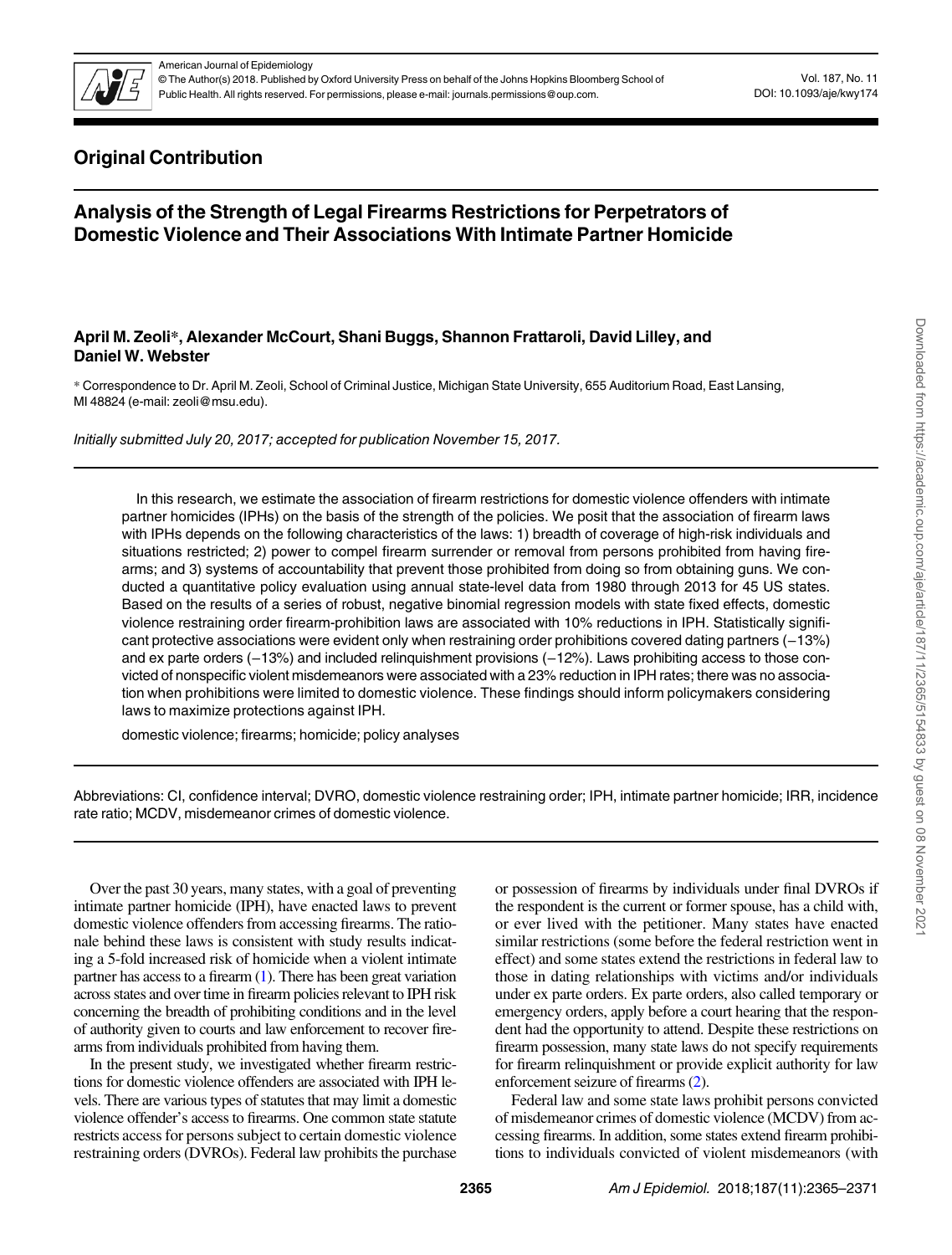varying degrees of specificity). Such prohibitions are usually time limited. Many domestic violence offenders are not convicted of crimes of domestic violence but often have criminal histories that include violent crimes other than domestic violence [\(3\)](#page-5-0). Therefore, firearm restrictions for violent misdemeanor convictions not exclusive to domestic violence would prohibit a large group of domestic violence offenders from obtaining firearms.

In a few states, convictions for misdemeanor stalking are an additional firearms prohibitor relevant to domestic violence offenders. In addition, many states have felony stalking crimes that domestic violence offenders may be charged under, which would also prohibit them from accessing firearms. Finally, laws that authorize law enforcement to remove firearms from the scene of domestic violence incidents exist in some states; however, the criteria for removal vary widely among states [\(4](#page-5-0)).

Legal restrictions on firearm purchase are enforced, in part, through the federal requirement that firearm sales by licensed dealers be contingent upon purchasers passing a criminal background check. But federal law does not require background checks for firearm transfers by nonlicensed private sellers, nor is this a requirement in most states. This provides an avenue by which those prohibited from accessing firearms may acquire guns. Some states have universal background check laws that govern private sales by making prospective purchasers go to a licensed gun dealer who submits the background check application to law enforcement officials who, in turn, check the purchaser's criminal history. Other states have permit-to-purchase licensing laws that require prospective purchasers to apply for a permit from law enforcement agencies that initiate background checks and verify other requirements are met, such as safety training  $(5)$ . One additional state variation in background check procedures is that some states, referred to as pointsof-contact states, require the use of their own databases to identify persons prohibited from accessing firearms in addition to the Federal Bureau of Investigation's National Instant Criminal Background Check System, potentially locating disqualifying records not in the national system.

In ecological studies of the association of firearm laws with IPH, state DVRO firearm restrictions were associated with an 8% reduction in IPH rates ([6\)](#page-5-0); in a recent study, researchers reported that only states that specified the relinquishment of firearms already possessed in the DVRO law experienced associated reductions of approximately 10% [\(7\)](#page-5-0). In a study of large US cities, the association of DVRO laws with reduced IPH rates (−19%) was greater than that found in state-level studies ([8\)](#page-5-0). MCDV firearm restrictions and laws on confiscating firearms at the scene of domestic violence have not been found, thus far, to be associated with IPH rates  $(6-9)$  $(6-9)$  $(6-9)$  $(6-9)$ .

#### METHODS

This research advances the field by estimating the association of IPH with the following: potentially important yet unstudied expansions of the DVRO firearm restrictions, firearms laws not specific to domestic violence that may restrict domestic violence offenders' firearm access, and firearm laws for, to our knowledge, the longest period of any published study (34 years). On the basis of our findings, we considered temporal trends long

before most of the laws were first introduced and estimated the laws' effects over longer periods than they have been in place. We tested 3 main hypotheses.

#### Hypothesis 1

Our first hypotheses was as follows: Firearm restrictions that include a broader set of domestic violence offenders are associated with larger reductions in IPH. Specifically, DVRO laws that extend firearm prohibitions to ex parte DVROs and situations involving dating relationships are associated with greater reductions in IPH than are weaker DVRO gun laws. Similarly, firearm prohibitions that cover violent misdemeanors convictions regardless of the victim-offender relationship are associated with greater reductions in IPH than laws that only prohibit firearms when someone is convicted of domestic violence.

#### Hypothesis 2

According to our second hypotheses, laws that explicitly require relinquishment of firearms or grant law enforcement authority to remove firearms from domestic violence offenders prohibited from having them are associated with larger reductions in IPH than when enforcement is not addressed in statutory language.

#### Hypothesis 3

Our third hypothesis was as follows: Laws establishing systems of accountability for transferring guns to persons prohibited from accessing firearms, specifically permit-to-purchase laws, universal background check laws, and point-of-contact background check systems, are associated with reductions in IPH.

#### Design and Data Sources

We conducted a pooled, cross-sectional, time-series analysis using annual state-level data from 1980 through 2013. We analyzed the data using generalized estimating equations with a negative binomial distribution and state fixed effects. We used 2 dependent variables: the count of IPH victims aged 14 years and older and a subset of those who were killed with a firearm. These data were obtained from the Federal Bureau of Investigation's Supplementary Homicide Reports—part of the larger Uniform Crime Reports system—to which local law enforcement agencies voluntarily submit incident-specific information on homicides, such as demographic and relationship data on the victim and suspect, and method of homicide.

The Supplementary Homicide Reports data set has multiple limitations, including that not all jurisdictions submit their homicide data every year. Because of failure to report several years of data, we excluded from our analysis Florida, Kansas, Kentucky, Montana, and Nebraska. In addition, some data on reported homicides may be missing ([10](#page-5-0)). To guard against these limitations, we used a multiply imputed Supplementary Homicide Reports data set developed by James Fox (James Fox, Northeastern University, unpublished data, 2015). We pooled the item-imputed data and weighted it at the state level to match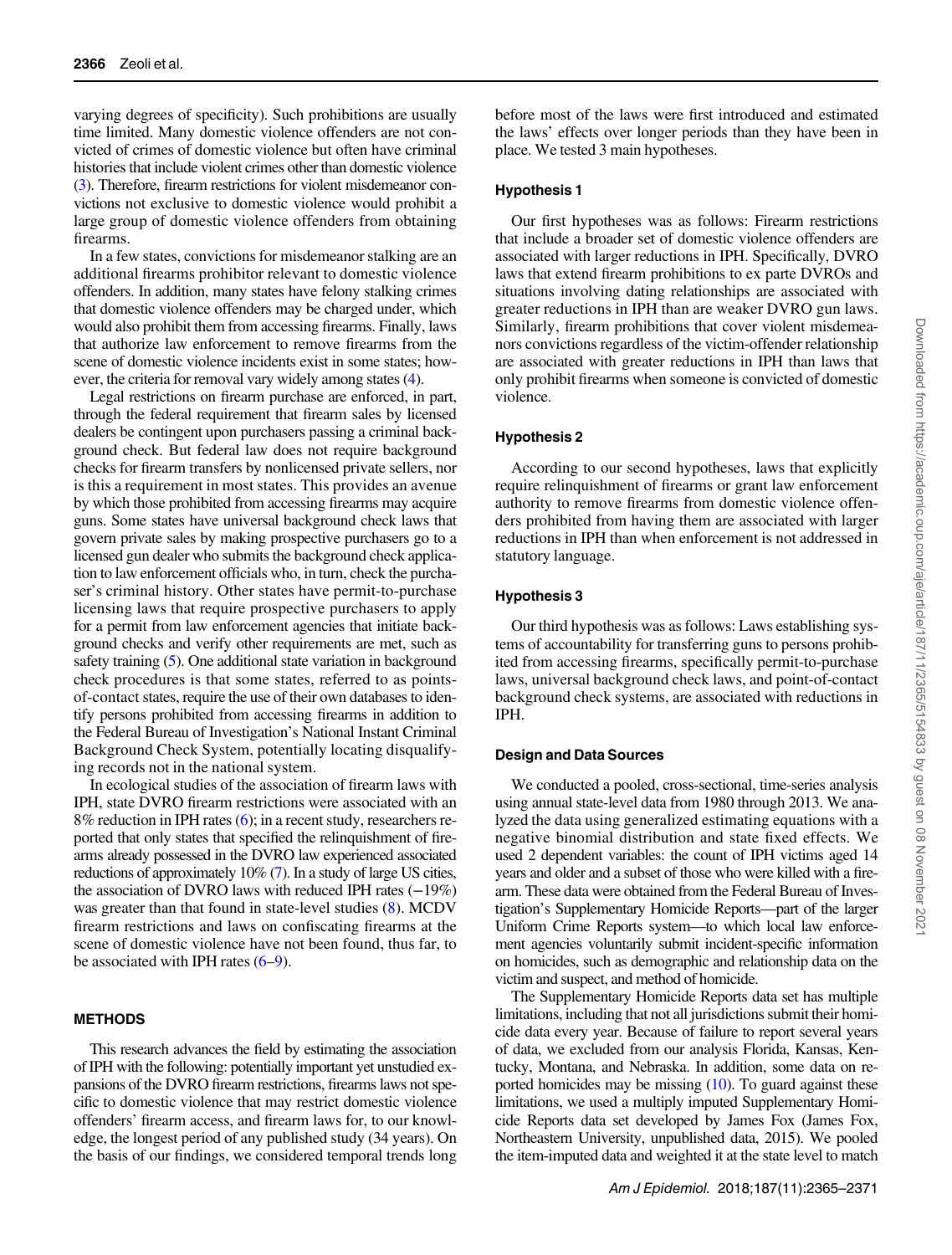the total homicides identified in a given state-year based on the more complete Crime in the United States report  $(11)$  from the Uniform Crime Reports totals. When a state reported less than one-third of its estimated homicides, it was dropped, resulting in the exclusion of 23 state-years (1.5%). As a sensitivity test, we also ran the analysis on the raw Supplementary Homicide Reports data and obtained similar results regarding the direction and magnitude of the incidence rate ratios (see Web Table 1, available at <https://academic.oup.com/aje>). In general, however, confidence intervals were wider with the unweighted data, suggesting decreased precision of estimates, and, in few cases, P values switched to greater than 0.05.

We included the following state-level statutes (which are defined in footnotes to Web Tables 2 and 3): DVRO firearm restrictions (i.e., any; covers dating partners; includes ex parte orders; has accompanying firearm relinquishment provision); restrictions for those convicted of violent misdemeanor crimes (i.e., only domestic; includes nondomestic); prohibitions for individuals convicted of stalking (i.e., felony stalking; misdemeanor stalking); laws authorizing law enforcement to remove firearms from the scene of domestic violence; permit-to-purchase laws; universal background check laws; and point-of-contact background check policies. We also included federal DVRO and MCDV firearm restrictions in the analyses.

Legal research was conducted to determine which states enacted which laws and their implementation dates. State statutes were retrieved from the Westlaw legal database (Thomson Reuters, Eagen, Minnesota) and analyzed. Implementation dates were determined from a statute's session laws, available in the WestlawNext database (Thomson Reuters) with legislative history available from LexisNexis (LexisNexis Group, New York, New York), HeinOnline (William S. Hein & Co., Buffalo, New York), and state-specific databases. Binary indicator variables reflected whether a law was in place in a given state-year provided the law had been in place for at least 6 months of that year. We lagged law variables by 1 year in the models to reflect the time it takes to implement a law.

Several control variables associated with IPH rates were included in our statistical models. These included the percentage of the population identified as black  $(12, 13)$  $(12, 13)$  $(12, 13)$  $(12, 13)$  $(12, 13)$ , the percentage of the population that was married and divorced (separately) [\(13](#page-5-0)–[16](#page-5-0)), and the ratio of women aged 25 years or older who had a college education to men in the same cohort  $(8, 13, 17)$  $(8, 13, 17)$  $(8, 13, 17)$  $(8, 13, 17)$  $(8, 13, 17)$  $(8, 13, 17)$ . These data were obtained from the US Census and interpolated for intercensal years [\(17](#page-5-0)–[20\)](#page-5-0). Economic indicators ([13\)](#page-5-0) were also controlled for, including the percentage of the population below the poverty level  $(21)$  $(21)$ ; the level of monetary aid, adjusted for inflation to year 2000 dollars, to low-income families of 4 through Aid to Families with Dependent Children/Temporary Assistance to Needy Families [\(22\)](#page-5-0); and unemployment levels [\(23](#page-5-0)).

Our models also controlled for the number of police officers per 100,000 population ([8](#page-5-0)), obtained from the annual Uniform Crime Reports from 1979 through 2013 ([11](#page-5-0)). Because the number of police officers is measured on October 1 each year, we lagged the measure by 1 year. From the Supplementary Homicide Reports, we also included the rate of nonintimate partner homicides for adults aged 25 years and older to control for general homicide trends in the states over time. We used a 5-year rolling average of the percentage of suicides committed with firearms as a proxy for the prevalence of firearm ownership [\(24](#page-5-0), [25\)](#page-5-0). Last, we obtained the amount of funding each state received, by year, from the federal STOP Violence Against Women Grant Program ([26\)](#page-6-0). Because these funds are used in numerous ways to protect women (e.g., improving law enforcement response to domestic violence, providing funding for victims' services agencies), it is plausible that they affect IPH.

#### Analysis

We used generalized estimating equations with a negative binomial distribution, robust standard errors specifying that intragroup correlation may occur by state, and state fixed effects. Our offset variable was the natural log of the count of the population aged 14 years and older in the state-year. Each model included linear and quadratic year trend terms. All models were estimated in Stata, version 14.2 (StataCorp, College Station, Texas) and 2-sided tests of significance were used ([27](#page-6-0)).

### RESULTS

There was a range of 16–29 states that adopted each of the domestic violence firearm restriction laws during the study period, 2–24 states that adopted laws related to implementation of purchase restrictions, and 11 states that adopted laws mandating firearm removal from the scene of domestic violence (see Web Tables 2 and 3). Any state DVRO prohibition was associated with a reduction in total IPH (incident rate ratio  $\text{IRR}$ ) = 0.90, 95% confidence interval (CI): 0.83, 0.97) and firearm IPH (IRR = 0.87, 95% CI: 0.78, 0.97) (Table [1\)](#page-3-0). Violent misdemeanor prohibition laws were also associated with a reduction in total IPH (IRR =  $0.77, 95\%$  CI: 0.66, 0.91) and firearm IPH (IRR =  $0.79$ ,  $95\%$  CI: 0.63, 0.98); however, there was a statistically significant increase in IPH  $(IRR =$ 1.16, 95% CI: 1.04, 1.30) for firearm prohibitions exclusive to stalking misdemeanants.

Table [2](#page-3-0) presents the results from the models that tested the associations of differing provisions of DVRO firearm restrictions with IPH. Compared with states with no DVRO firearm restrictions, states that included dating partners in their DVRO policy experienced an associated reduction in total IPH (IRR = 0.87, 95% CI: 0.80, 0.95) and firearm IPH (IRR = 0.84, 95%) CI: 0.74, 0.95), whereas no significant association was found when a state did not cover dating partners. DVRO firearm restriction laws that included ex parte orders were associated with a decrease in total IPH (IRR =  $0.87,95\%$  CI:  $0.77,0.98$ ) and firearm IPH (IRR =  $0.84$ ,  $95\%$  CI:  $0.71$ ,  $0.99$ ). Laws that did not cover ex parte orders were not associated with IPH or firearm IPH. DVRO firearm relinquishment provisions were significantly associated with a decrease in IPH (IRR  $= 0.88$ , 95% CI: 0.81, 0.97) and firearm IPH rates (IRR = 0.84, 95%) CI: 0.74, 0.96), but DVRO firearm restrictions without relinquishment provisions were not associated with IPH or firearm IPH.

#### **DISCUSSION**

This research was a comprehensive examination of the associations of laws designed to prevent domestic violence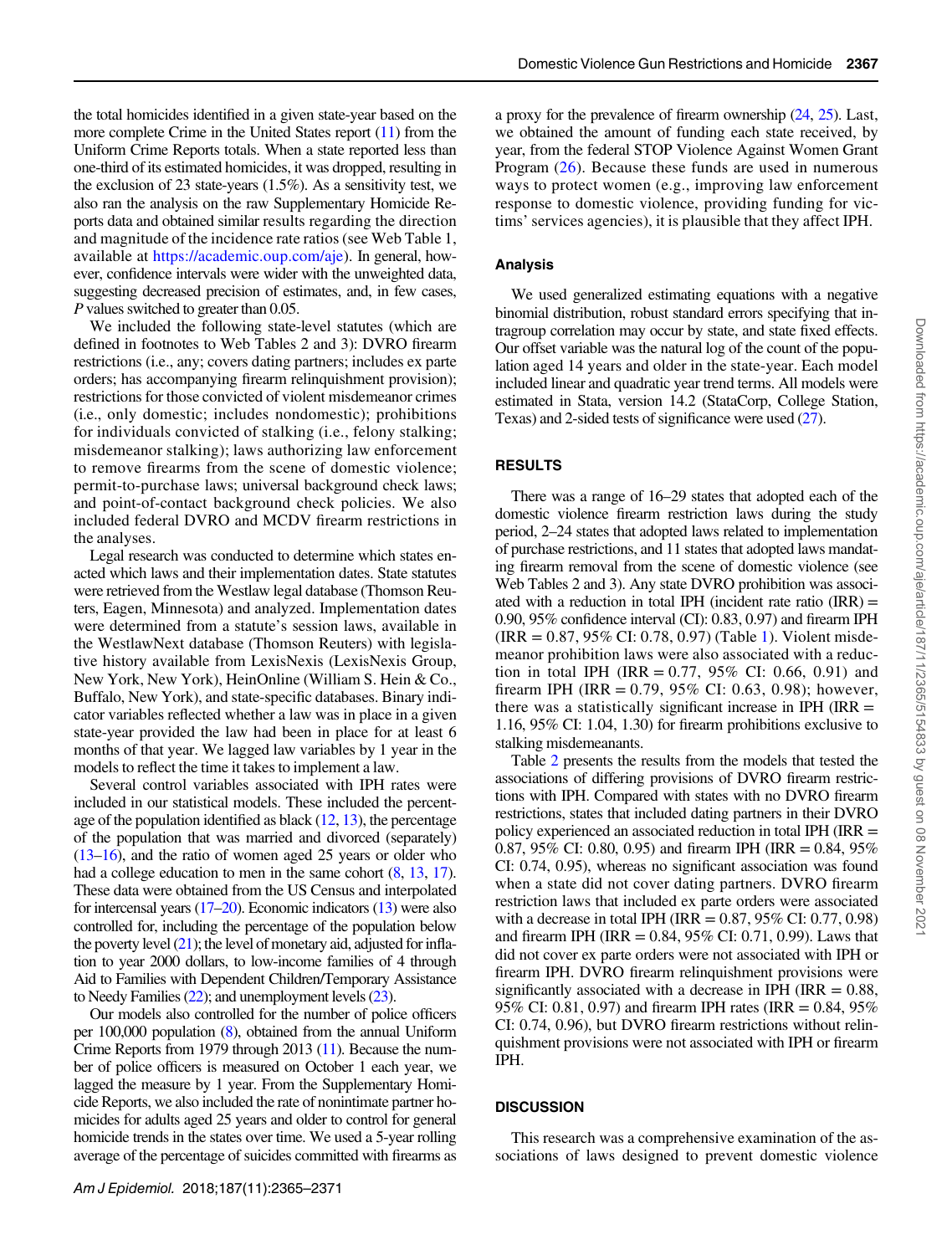| Law                                      |            | <b>Intimate Partner Homicide</b> |         |            | <b>Firearm Intimate Partner Homicide</b> |         |  |  |
|------------------------------------------|------------|----------------------------------|---------|------------|------------------------------------------|---------|--|--|
|                                          | <b>IRR</b> | 95% CI                           | P Value | <b>IRR</b> | 95% CI                                   | P Value |  |  |
| Firearm restriction laws                 |            |                                  |         |            |                                          |         |  |  |
| State DVRO                               | 0.90       | 0.83, 0.97                       | 0.009   | 0.87       | 0.78, 0.97                               | 0.013   |  |  |
| State MCDV                               | 1.08       | 0.92, 1.27                       | 0.331   | 1.13       | 0.94, 1.35                               | 0.182   |  |  |
| Violent misdemeanor                      | 0.77       | 0.66, 0.91                       | 0.002   | 0.79       | 0.63, 0.98                               | 0.029   |  |  |
| Stalking misdemeanor                     | 1.16       | 1.04, 1.30                       | 0.010   | 1.11       | 0.96, 1.29                               | 0.161   |  |  |
| Stalking felony                          | 1.01       | 0.92, 1.11                       | 0.854   | 0.98       | 0.86, 1.11                               | 0.713   |  |  |
| Federal DVRO                             | 0.95       | 0.88, 1.03                       | 0.206   | 0.99       | 0.91, 1.08                               | 0.865   |  |  |
| Federal MCDV                             | 0.94       | 0.88, 1.01                       | 0.085   | 0.91       | 0.84, 0.99                               | 0.033   |  |  |
| Purchase restriction implementation laws |            |                                  |         |            |                                          |         |  |  |
| Permit to purchase                       | 1.04       | 0.85, 1.28                       | 0.680   | 1.06       | 0.83, 1.37                               | 0.627   |  |  |
| Background check                         | 1.07       | 0.94, 1.21                       | 0.288   | 1.13       | 0.94, 1.35                               | 0.198   |  |  |
| Point-of-contact state                   | 0.98       | 0.91, 1.07                       | 0.685   | 1.00       | 0.90, 1.11                               | 0.956   |  |  |
| Firearm confiscation from scene          | 0.95       | 0.85, 1.06                       | 0.384   | 0.95       | 0.81, 1.10                               | 0.478   |  |  |

<span id="page-3-0"></span>Table 1. Associations Between Selected Firearm Laws and Intimate Partner Homicide in 45 US States, 1980–2013<sup>a</sup>

Abbreviations: CI, confidence interval; DVRO, domestic violence restraining order; IRR, incidence rate ratio; MCDV, misdemeanor crime of domestic violence.<br>a Other factors controlled for were arrest laws for domestic violence; the percentages of the population divorced, married, and in poverty; average

Temporary Assistance for Needy Families benefits for a family of 4; educational ratio of women to men; a 5-year rolling average of the percentage of suicides committed with firearms; the nondomestic violence homicide rate for adults aged 25 years and older; the ratio of full-time police officers to population; Violence Against Women Act STOP grant funding; state fixed effects; and a quadratic time trend.

offenders from accessing firearms with IPH rates at the state level over a 34-year study period. Our findings are consistent with those of prior studies showing protective effects of firearm restrictions for DVRO respondents in reducing IPHs [\(6,](#page-5-0) [8](#page-5-0), [9](#page-5-0)). Indeed, the point estimates for this research and that of Vigdor and Mercy  $(6)$  $(6)$  are remarkably similar, at a 10% or 8% reduction in IPH at the state level in association with DVRO gun restriction laws, respectively.

Table 2. Associations Between Provisions of State Domestic Violence Restraining Order Firearm Restrictions and Intimate Partner Homicide in 45 US States, 1980-2013<sup>a</sup>

| Law                                               | <b>Intimate Partner Homicide</b> |            |         | <b>Firearm Intimate Partner Homicide</b> |            |         |
|---------------------------------------------------|----------------------------------|------------|---------|------------------------------------------|------------|---------|
|                                                   | <b>IRR</b>                       | 95% CI     | P Value | <b>IRR</b>                               | 95% CI     | P Value |
| Inclusion of dating partners                      |                                  |            |         |                                          |            |         |
| No DVRO restriction                               | 1.00                             | Referent   |         | 1.00                                     | Referent   |         |
| DVRO restriction does not include dating partners | 0.94                             | 0.87, 1.03 | 0.178   | 0.92                                     | 0.82, 1.02 | 0.116   |
| Dating partners included                          | 0.87                             | 0.80, 0.95 | 0.003   | 0.84                                     | 0.74, 0.95 | 0.006   |
| Inclusion of ex parte DVROs                       |                                  |            |         |                                          |            |         |
| No DVRO restriction                               | 1.00                             | Referent   |         | 1.00                                     | Referent   |         |
| DVRO restrictions do not cover ex parte orders    | 0.97                             | 0.88, 1.07 | 0.543   | 0.95                                     | 0.84, 1.07 | 0.408   |
| Ex parte orders covered                           | 0.87                             | 0.77, 0.98 | 0.025   | 0.84                                     | 0.71.0.99  | 0.043   |
| Inclusion of relinquishment law                   |                                  |            |         |                                          |            |         |
| No DVRO restriction                               | 1.00                             | Referent   |         | 1.00                                     | Referent   |         |
| DVRO restriction without relinguishment law       | 0.93                             | 0.85, 1.01 | 0.083   | 0.92                                     | 0.82, 1.03 | 0.143   |
| Relinguishment law included                       | 0.88                             | 0.81, 0.97 | 0.008   | 0.84                                     | 0.74, 0.96 | 0.008   |

Abbreviations: CI, confidence interval; DVRO domestic violence restraining order; IRR, incidence rate ratio.<br><sup>a</sup> Each of the 6 models controlled for all other firearm laws; arrest laws for domestic violence; the percentage and in poverty; average Temporary Assistance for Needy Families benefits for a family of 4; educational ratio of women to men; a 5-year rolling average of the percentage of suicides committed with firearms; the nondomestic violence homicide rate for adults aged 25 years and older; the ratio of full-time police officers to population; Violence Against Women Act STOP grant funding; state fixed effects; and a quadratic time trend.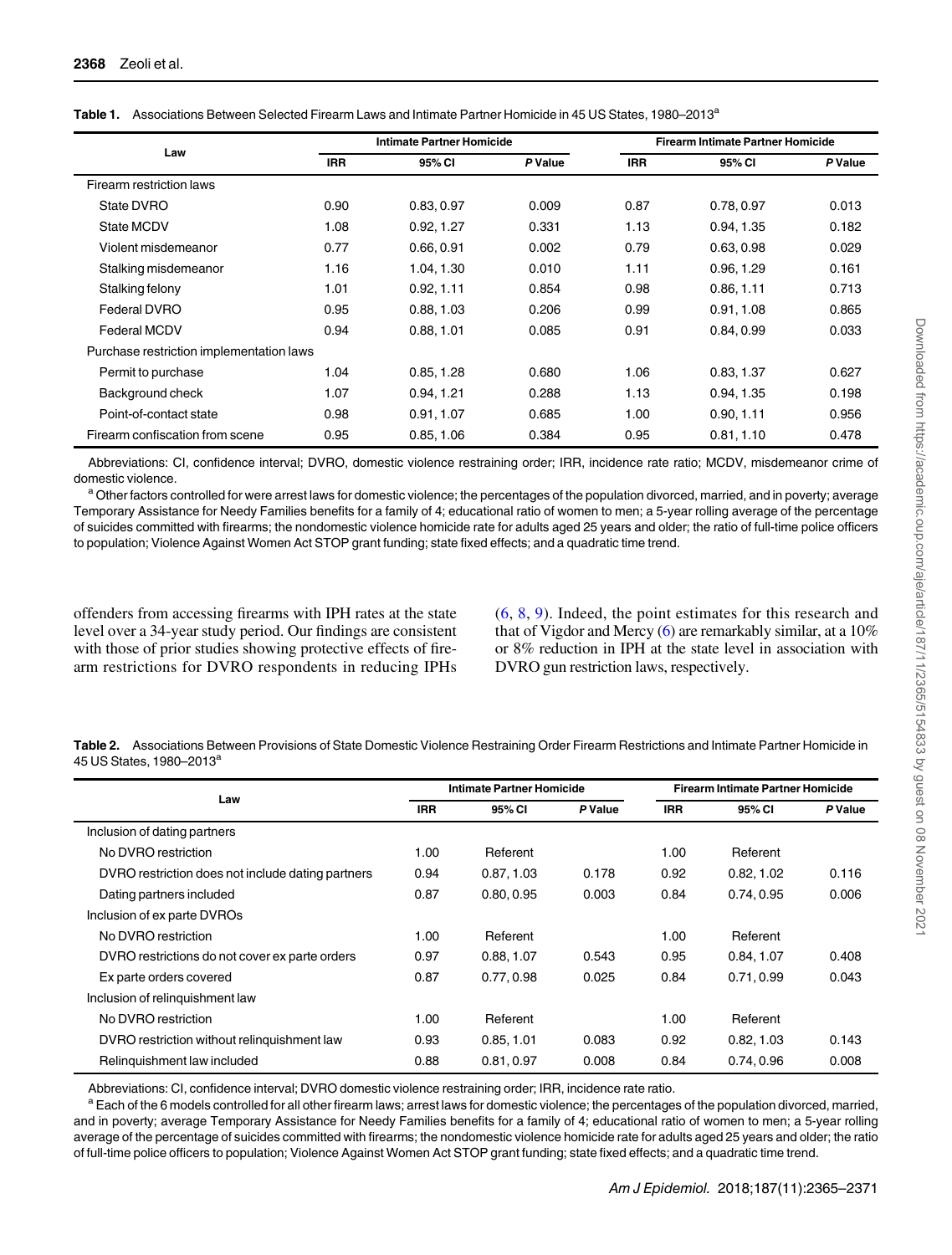In this study, we went beyond prior research by estimating the association of IPH rates with specific provisions of DVRO firearm restriction laws, firearm restrictions resulting from convictions for violent misdemeanors not exclusive to domestic violence, and laws to prevent illegal acquisition of firearms (e.g., permit-to-purchase laws). The findings generally support our hypothesis that laws restricting firearms from a broader population of individuals who commit domestic violence are more effective at reducing IPHs than are more narrow laws. Specifically, DVRO firearm restrictions that cover dating partners, who constituted almost half of all IPH offenders in 2013 [\(28\)](#page-6-0), were linked with a 13% reduction in IPH rates, compared with an estimated 6% reduction in IPH rates for such laws that exclude dating partners, with a confidence interval indicating no clear association. Ex parte DVRO firearm restrictions were associated with a 13% reduction in IPHs and a 16% reduction in firearm IPHs. Firearm restrictions limited to final DVROs were linked to a 3% reduction in IPHs relative to having no such laws; however, again the confidence interval indicated no clear association.

Consistent with prior research, the results of our main models indicate laws restricting access to firearms by those convicted of MCDV were not associated with IPH  $(6, 8, 9)$  $(6, 8, 9)$  $(6, 8, 9)$  $(6, 8, 9)$  $(6, 8, 9)$  $(6, 8, 9)$ . However, laws restricting those convicted of violent misdemeanor crimes, regardless of the relationship between the offender and victim, were estimated to reduce IPH by 23% and firearm IPH by 21%. Although, to the best of our knowledge, domestic violence outcomes have not been assessed in association with this law, in a study of violent misdemeanants in California who sought to purchase handguns just before and just after California passed this type of law, researchers found that denial of legal handgun purchase was associated with lower risk for subsequent offending involving violence and/or guns ([29\)](#page-6-0).

There are several reasons why the broader violent misdemeanor prohibition may convey more protection than prohibitions focused on MCDV. First, the law affects those domestic violence offenders who were convicted of either domestic or nondomestic violent crimes and thereby disarms more violent offenders. Second, the purchase prohibition may be simpler to implement for violent misdemeanors generally than for MCDV. Many states do not have a misdemeanor crime statute that covers all or only violent crimes involving intimate partners. This may increase the difficulty of ensuring that all qualifying MCDV are flagged and included in criminal background checks. When violent misdemeanors are broadly covered, the uncertainty associated with identifying which convictions include intimate relationships is removed. People disqualified in this way may be more effectively prohibited from purchasing firearms.

Our results failed to provide support for our hypothesis that systems designed to prevent the transfer of guns to persons prohibited from having firearms are associated with reductions in IPH. There is mounting evidence, however, that laws requiring prospective firearm purchasers to pass a background check vetted directly by law enforcement under permit-to-purchase licensing laws reduce the diversion of guns to criminals ([30,](#page-6-0) [31\)](#page-6-0). Findings from studies of Missouri's repeal and Connecticut's adoption of a permit-to-purchase law suggest that they reduce homicides ([32,](#page-6-0) [33\)](#page-6-0). Permit-to-purchase laws

often require a prospective gun buyer to apply for a permit directly from law enforcement regardless of whether they want to purchase from a licensed dealer or private seller. This may discourage those prohibited from attempting to purchase firearms and increase the likelihood of being denied a sale.

Possession of firearms already owned before a disqualifying event is arguably more difficult to prevent than new firearm purchases. Firearm relinquishment provisions for those disqualified because of DVROs are one way to promote dispossession. Support was found for our hypothesis that laws explicitly requiring surrender or granting law enforcement authority to remove firearms are associated with larger reductions in IPH than when enforcement is not addressed in the law. Compared with state-years without DVRO restrictions, presence of a DVRO firearm relinquishment law was associated with a 12% reduction in IPH, whereas there was no clear effect of DVRO laws without relinquishment provisions. Firearm relinquishment may be a critical part of firearm violence reduction strategies for domestic violence, when evaluated on the basis of our study results, paired with the results of recent research in which an associated reduction in IPH and firearm IPH in the presence of DVRO laws with relinquishment provisions [\(7\)](#page-5-0) also was found. However, it is documented in published literature that relinquishment may not occur just because it is ordered ([34](#page-6-0)), and that law enforcement efforts to assure implementation and enforcement of dispossession ordered by the court can be done effectively  $(35)$ . There may be greater protective effects to be gained with better implementation.

### Limitations

This research is similar to other policy evaluations in that we did not measure policy implementation or enforcement. It is likely that some states or local jurisdictions have taken steps to enforce the law and ensure that those restricted from purchase and possession do not have guns, whereas other jurisdictions may make no such effort. Attempts were made to develop proxies for implementation and enforcement, but these proved unfruitful.

Another limitation of this research is that we may not have adequately controlled for confounding influences. Although an interrupted time-series design with varying interruption points by state would require any confounders to act at the same times in the same states as the policies under study, this may still have occurred. Legislators often enact a host of laws about a topic at once. With our focus on firearm policy, we may have omitted nonfirearm programs or policies that may have improved safety for victims of domestic violence. We suspect that our contrary result regarding stalking misdemeanor firearm restriction laws is because these laws have been passed during times of increasing intimate partner violence problems but are hard to enforce. In addition, although we controlled for temporal trends across states, we did not control for within-state time trends in our analysis. It is possible that state-specific secular trends in IPH could vary and confound our estimates. We opted to exclude linear and quadratic state-specific time trends from our analysis, however, because adding so many parameters to our models would overfit the data.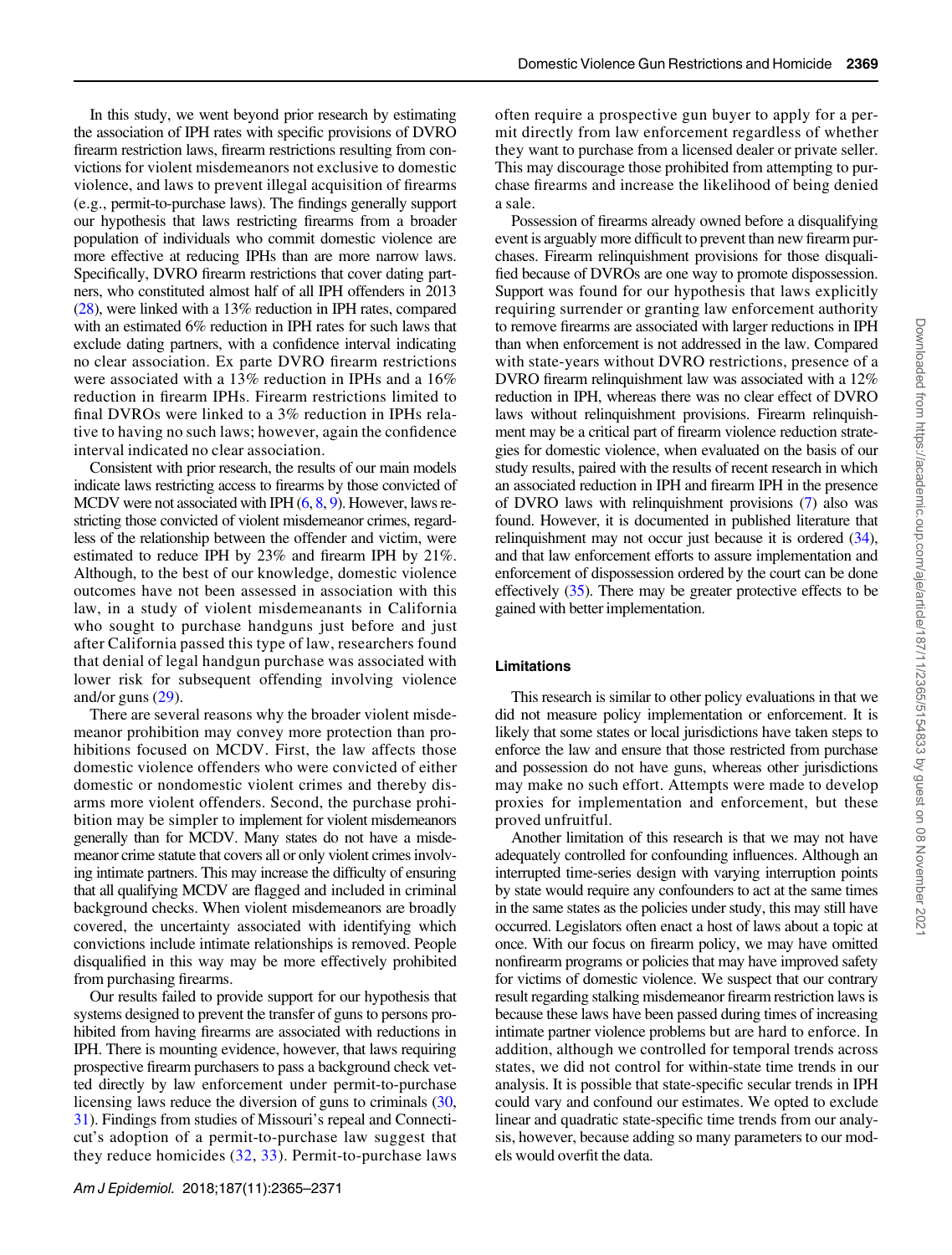## <span id="page-5-0"></span>Conclusion

Data to inform and guide firearm policy discussions at the local, state, and national levels are needed to improve public safety. The results of our research are consistent with previous findings that DVRO firearm restriction laws are associated with decreases in IPH, and add to the body of literature new findings on the importance of specific DVRO provisions and on multiple additional firearm policies. Questions for future research, based on our findings, include whether violent misdemeanor firearm restriction laws are associated with reductions in nonintimate partner homicides. Future research should also be focused on implementation of the laws under study, particularly with a focus on providing roadmaps for greater implementation.

## ACKNOWLEDGMENTS

Author affiliations: School of Criminal Justice, Michigan State University, East Lansing, Michigan (April M. Zeoli); Department of Health Policy and Management, Bloomberg School of Public Health, Johns Hopkins University, Baltimore, Maryland (Alexander McCourt, Shani Buggs, Shannon Frattaroli, Daniel W. Webster); and School of Social Justice, University of Toledo, Toledo, Ohio (David Lilley).

This research was supported by a grant from the Joyce Foundation, grant ID 15-36521.

We thank Everytown for Gun Safety for assistance with the legal research.

Preliminary results of this research were presented at the American Society of Criminology Annual Meeting in November, 2016 and at the George Mason University Center for Evidence-Based Crime Policy Congressional Briefing on Addressing Violence: The Evidence in September, 2016.

Conflict of interest: none declared.

## **REFERENCES**

- 1. Campbell JC, Webster D, Koziol-McLain J, et al. Risk factors for femicide in abusive relationships: results from a multisite case control study. Am J Public Health. 2003;93(7): 1069–1097.
- 2. Zeoli AM, Frattaroli S, Roskam K, et al. Removing firearms from those prohibited from possession by domestic violence restraining orders: a survey and analysis of state laws [published online ahead of print January 1, 2017]. Trauma Violence Abuse. [doi[:10.1177/1524838017692384\]](http://dx.doi.org/10.1177/1524838017692384).
- 3. Bouffard LA, Zedaker SB. Are domestic violence offenders specialists? Answers from multiple analytic approaches. J Res Crime Delinq. 2016;53(6):788–813.
- 4. Frattaroli S, Vernick JS. Separating batterers and guns: a review and analysis of gun removal laws in 50 states. Eval Rev. 2006;30(3):296–312.
- 5. Law Center to Prevent Gun Violence. Universal background checks. [http://smartgunlaws.org/gun-laws/policy-areas/](http://smartgunlaws.org/gun-laws/policy-areas/background-checks/universal-background-checks/) [background-checks/universal-background-checks/.](http://smartgunlaws.org/gun-laws/policy-areas/background-checks/universal-background-checks/) Accessed December 15, 2015.
- 6. Vigdor ER, Mercy JA. Do laws restricting access to firearms by domestic violence offenders prevent intimate partner homicide? Eval Rev. 2006;30(3):313–346.
- 7. Díez C, Kurland RP, Rothman EF, et al. State intimate partner violence-related firearm laws and intimate partner homicide rates in the United States, 1991 to 2015. Ann Intern Med. 2017; 167(8):536–543.
- 8. Zeoli AM, Webster DW. Effects of domestic violence policies, alcohol taxes and police staffing levels on intimate partner homicide in large US cities. *Inj Prev.* 2010;16(2):90–95.
- 9. Vigdor ER, Mercy JA. Disarming batterers: the impact of domestic violence firearm laws. In: Ludwig J, Cook PJ, eds. Evaluating Gun Policy. Washington, DC: The Brookings Institution; 2003:157–214.
- 10. Fox JA, Swatt ML. Multiple imputation of the Supplementary Homicide Reports, 1976-2005. J Quant Criminol. 2009;25(1): 51–77.
- 11. Federal Bureau of Investigation. Crime in the United States. [https://ucr.fbi.gov/ucr-publications.](https://ucr.fbi.gov/ucr-publications) Accessed April 13, 2018.
- 12. Azziz-Baumgartner E, McKeown L, Melvin P, et al. Rates of femicide in women of different races, ethnicities and places of birth: Massachusetts, 1993–2007. J Interpers Violence. 2011; 26(5):1077–1090.
- 13. Dugan L, Nagin DS, Rosenfeld R. Exposure reduction or retaliation? The effects of domestic violence resources on intimate-partner homicide. Law Soc Rev. 2003;37(1):169–198.
- 14. Dugan L. The Impact of Policies, Programs, and Other Exposure Reducing Factors on Intimate Partner Homicide [Dissertation]. Pittsburgh, PA: Public Policy and Management, Carnegie Mellon University; 1999.
- 15. Reckdenwald A, Parker KF. Understanding the change in male and female intimate partner homicide over time: a policy- and theory-relevant investigation. Fem Criminol. 2012;7(3): 167–195.
- 16. Rosenfeld R. Changing relationships between men and women: a note on the decline in intimate partner homicide. Homicide Stud. 1997;1(1):72–83.
- 17. Vieraitis LM, Williams MR. Assessing the impact of gender inequality on female homicide victimization across US cities. Violence Against Women. 2002;8(1):35–63.
- 18. Bureau of the Census, US Department of Commerce. Marriage and divorce. [https://www.census.gov/topics/families/marriage](https://www.census.gov/topics/families/marriage-and-divorce/data.html)[and-divorce/data.html](https://www.census.gov/topics/families/marriage-and-divorce/data.html). Accessed December 15, 2015.
- 19. Bureau of the Census, US Department of Commerce. Population and housing unit estimates datasets. [https://www.](https://www.census.gov/programs-surveys/popest/data/data-sets.html) [census.gov/programs-surveys/popest/data/data-sets.html](https://www.census.gov/programs-surveys/popest/data/data-sets.html). Accessed December 15, 2015.
- 20. Bureau of the Census, US Department of Commerce. Education. [https://www.census.gov/topics/education/data.](https://www.census.gov/topics/education/data.html) [html](https://www.census.gov/topics/education/data.html). Accessed December 15, 2015.
- 21. Bureau of the Census, US Department of Commerce. Poverty. [https://www.census.gov/topics/income-poverty/poverty/data.](https://www.census.gov/topics/income-poverty/poverty/data.html) [html](https://www.census.gov/topics/income-poverty/poverty/data.html). Accessed December 15, 2015.
- 22. Committee on Ways and Means, US House of Representatives. Green book. 1981–2012. [http://greenbook.waysandmeans.](http://greenbook.waysandmeans.house.gov/) [house.gov/.](http://greenbook.waysandmeans.house.gov/) Accessed December 15, 2015.
- 23. Bureau of Labor Statistics, US Department of Labor. Local area unemployment statistics. [https://www.bls.gov/lau/data.](https://www.bls.gov/lau/data.htm) [htm.](https://www.bls.gov/lau/data.htm) Accessed December 15, 2015.
- 24. National Center for Health Statistics, Centers for Disease Control and Prevention. Underlying case of death 1999–2015. [https://](https://wonder.cdc.gov/ucd-icd10.html) [wonder.cdc.gov/ucd-icd10.html](https://wonder.cdc.gov/ucd-icd10.html). Accessed December 15, 2015.
- 25. National Center for Health Statistics, Centers for Disease Control and Prevention. Compressed mortality file 1979–1998. [https://](https://wonder.cdc.gov/cmf-icd9.html) [wonder.cdc.gov/cmf-icd9.html.](https://wonder.cdc.gov/cmf-icd9.html) Accessed December 15, 2015.